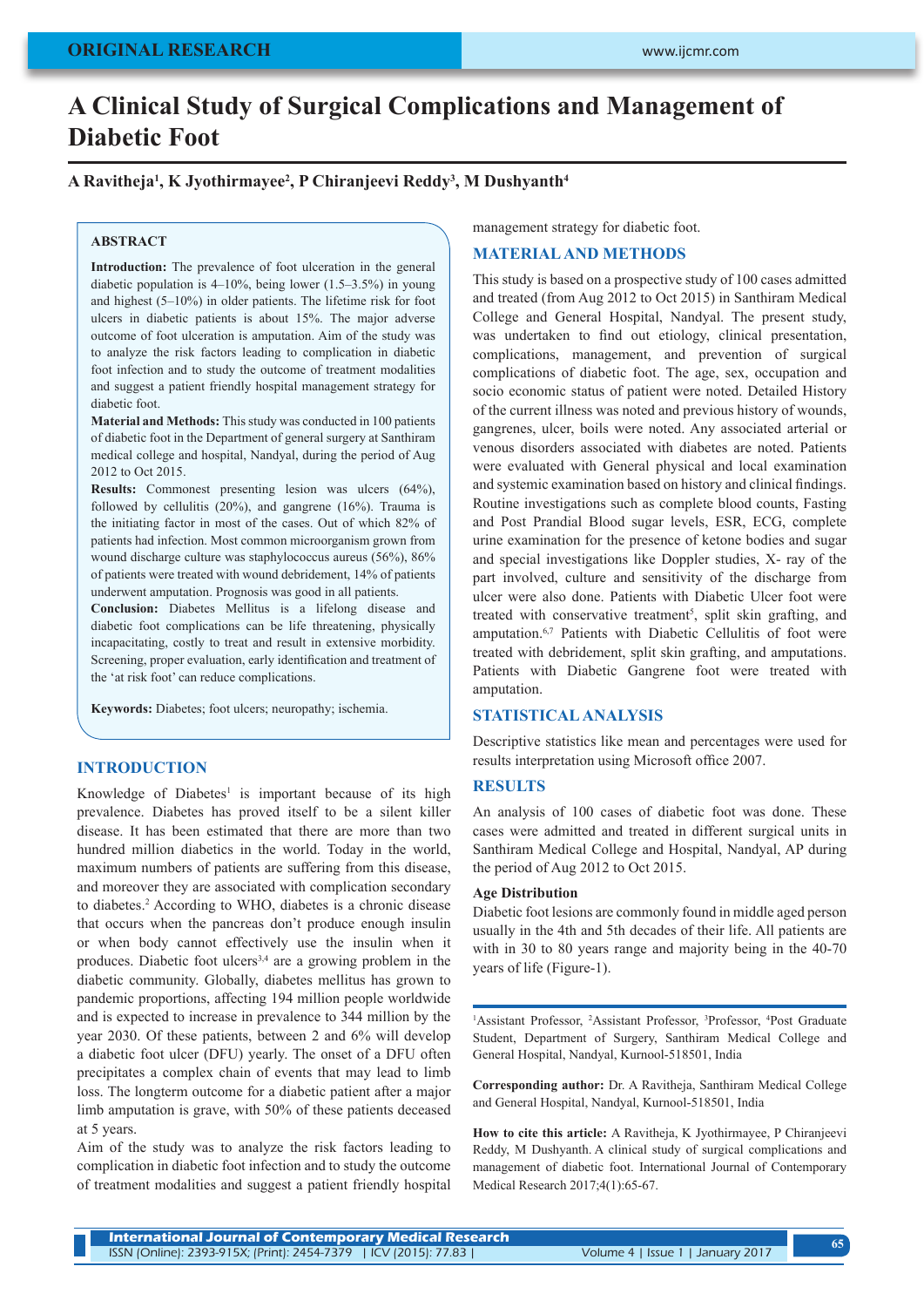#### **Sex Distribution**

There were 52 males and 48 females, of which 84% of patients belonged to low socioeconomic status. The higher incidence of diabetic foot lesions in male is mainly due to the unhygienic foot care, trauma and smoking.

## **Clinical Presentation**

Of these 100 patients, 64% of patients presented with diabetic ulcer foot, 20% of patients presented with diabetic cellulitis foot, 16% of patients presented with diabetic gangrene foot (Figure-2).

In the present study 42(42%) had associated hypertension. In this study, it is observed that 22 patients (44%) were previously known diabetics already under antidiabetic treatment and 8% of patients has family history of Diabetes. In the present study 42% of patients has loss of sensation over foot and 15 % of patients had diminished peripheral arterial pulsations over foot, and both loss of sensation over foot and diminished peripheral arterial pulsations over foot in 43% of patients. Fasting blood sugar levels at the time of admission are 80-100 mg/dl in 9% of cases, 100-120mg/dl in 23% of cases and 120-150 mg/dl in 68% of cases. Anaemia was present in 54% of cases.

#### **Culture and Sensitivity**

Staphylococcus aureus was isolated from 58% of cases of Diabetic foot infection (Figure-3), Beta hemolytic streptococci in 10 % of cases and anaerobic cocci in 24% of cases, gram negative organisms in 32% of cases, klebsiella and pseudomonas in 15% of cases.

#### **Treatment**

Of the 64 patients who present with Diabetic ulcer foot, 31% of patients were treated conservatively (Figure-4), 55% of patients were treated with split skin grafting, 14% of patients were treated with amputation of toes or trans metatarsal amputation or below knee or above knee amputation.

Of the 20 patients who presented with Diabetic cellulitis of foot, 60%(12) of patients were treated with slough excision, debridement and later split skin grafting, 40%(8) of patients were treated with amputation of toes or trans metatarsal amputation or below knee or above knee amputation.

All the patients who presented with Diabetic gangrene of foot (16 patients) were treated with amputation of toes or trans metatarsal amputation or below knee or above knee amputation.

#### **DISCUSSION**

This study consists of 100 cases of diabetic foot patients with emphasis on surgical management and its complications over a period of three years. After analysis of the data, the highest number of patients was seen in the age group of 40- 70 years. Male to female ratio was approximately 1.1:1. Surgical complications are more common in men due to their increased susceptibility to trauma, smoking, and alcoholism. Commonest presenting lesion was ulcers, followed by cellulitis and gangrene. Commonest site of lesion was dorsum of foot followed by fore foot and toes. Most common microorganisms grown from culture taken from the lesion was staphylococcus aureus. Conservative treatment consists of control of diabetes with human actrapid or human mixtard or lente or Glargine insulin along with appropriate oral or iv antibiotics was effective in most of the cases. Wound debridement, slough excision, followed



**Figure-1:** Age incidence of patients with diabetes mellitus



Culture and Sensitivity



**Figure-3:** Common bacteria isolated



**Figure-4:** Treatment modalities

by dressing with povidine-iodine, metronidazole, collagenase, L- lysine, mupirocin, dressings resulted in healing of ulcers. Split skin grafting, disarticulation, bellow knee amputation, and above knee amputation, were the other modes of treatment. Wong et al.<sup>8</sup> reported 87% success rate in limb salvage after using repeated 'piecemeal' debridements and herbal drinks. Dressing materials used include saline-soaked gauze dressings; moisture retaining dressings, optimize the wound environment and promote healing.<sup>9</sup> Promogran© by Johnson and Johnson's